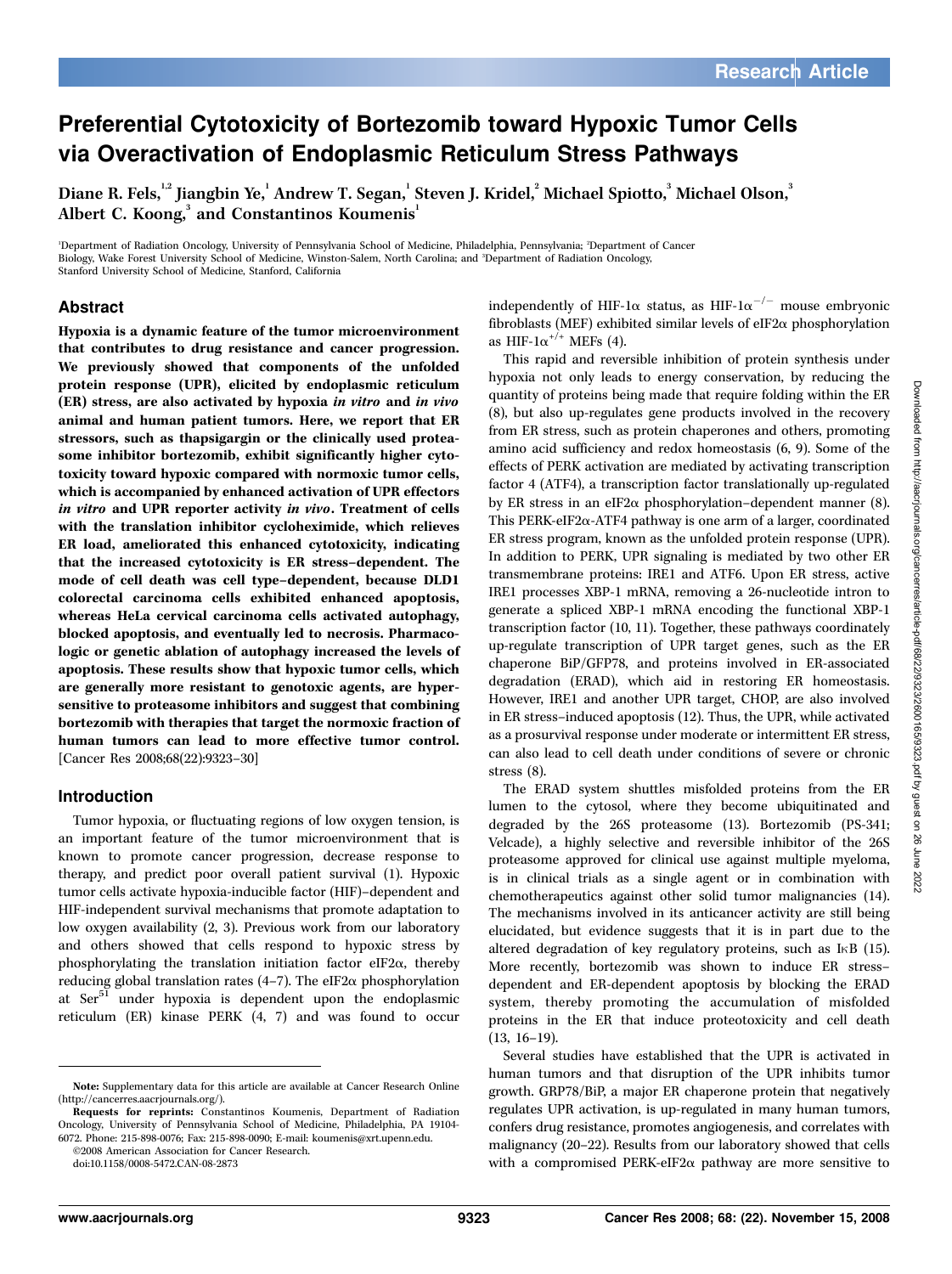hypoxic stress in vitro and grow smaller tumors in vivo, suggesting that this pathway is important for hypoxia tolerance in growing tumors (9). Moreover, ATF4 levels are increased by hypoxia in a HIF-independent manner and up-regulated near necrotic areas in human tumors (9, 23, 24). Romero-Ramirez and colleagues showed that the IRE1–XBP-1 pathway is also critical for surviving hypoxic stress in vitro and, more importantly, for optimal tumor growth in vivo (25). Whereas one attractive approach to target the UPR in tumors is to develop inhibitors against its critical effectors (e.g., against PERK or IRE1), we postulated that another approach could take advantage of its prodeath activity under extreme or prolonged stress.

#### Materials and Methods

Cell lines and reagents. DLD1 human colorectal adenocarcinoma cells, HeLa human cervical adenocarcinoma cells (American Type Culture Collection, ATCC), HT1080 human fibrosarcoma cells, and PERK MEFs were maintained in DMEM. HT29 colorectal adenocarcinoma cells (ATCC) were cultured in McCoy's 5A medium. All media were supplemented with penicillin, streptomycin, 10% fetal bovine serum, and L-glutamine (2 mmol/L). Bortezomib (Velcade; PS-341; Millennium Pharmaceuticals), thapsigargin, staurosporine, MG132, cycloheximide, chloroquine, and etoposide (Sigma) were dissolved in DMSO and stored at  $-20^{\circ}$ C.

Hypoxia treatments. Cells were placed in an In vivo 400 Hypoxia Workstation (Biotrace, Inc.) for the times indicated. Cells were sustained as indicated at severe hypoxia (<0.2%  $O_2$ , 5%  $CO_2$ , 10%  $H_2$ ) or moderate hypoxia (1%  $O_2$ , 5%  $CO_2$ ). Oxygen concentrations were verified using the OxyLite pO2 E-series probe (Oxford Optronix).

Immunoblotting. Immunoblotting was performed as previously described (4). Primary antibodies used are detailed in the supplementary material.

Nuclear-cytoplasmic fractionation. Isolating nuclear protein was performed as described in the supporting information. Nuclear protein (40–70 Ag) was analyzed by immunoblotting for ATF4, CHOP, and XBP-1.

Detecting XBP-1 splicing by reverse transcription–PCR. Total RNA was isolated using TRIzol according to the manufacturer's protocol. cDNA was generated from 2 µg RNA using AMV-reverse transcriptase (Promega). XBP-1 was amplified by PCR, as described in the supplementary material.

Bioluminescence experiments. HT1080 cells or PERK MEFs stably expressing the ATF4-luciferase construct were treated as indicated, washed with  $1 \times$  PBS, and lysed (30 min, 24 $^{\circ}$ C) in 400  $\mu$ L  $1 \times$  reporter lysis buffer (Promega). Lysates  $(100 \mu L)$  were mixed with an equal volume of luciferase substrate (Promega) and assayed using a luminometer. CB17-SCID mice were injected SQ with 0.5 to 2  $\times$  106 HT1080-CMV-luc cells on the left flank and HT1080-ATF4-luc cells on the right flank and allowed to grow for 2 to 3 wk. Mice were then injected i.p. with vehicle or bortezomib (1 mg/kg), and 8 h later, optical bioluminescence imaging was performed using the IVIS-100 system (Xenogen). Mice were imaged for 1 to 4 min per acquisition scan. Signal intensities were analyzed using Living Image software (Xenogen). Quantification based on five untreated mice and four treated mice in two experiments. Average tumor volume was  $1,808 \pm 321$  mm3 (HT1080-CMV-luc) and 1,311  $\pm$  293 mm3 (HT1080-ATF4-luc).

Small interfering RNA transfections. Beclin1 or nontargeting negative control small interfering RNAs (siRNA; 50 nmol/L, Dharmacon) were transfected into HeLa cells  $(1 \times 106$  per plate) using siPORT NeoFX (Ambion). At 30 h posttransfection, the cells were treated as indicated, harvested for immunoblots, or plated for clonogenic survival assays.

Clonogenic survival assays. Cells were plated in 6-cm diameter dishes at three different densities (100, 300, and 1,000 per plate) and exposed to normoxic or hypoxic conditions  $(0-1\% 0<sub>2</sub>)$  before treatment with vehicle (DMSO) or different concentrations of thapsigargin, etoposide, MG132, or bortezomib for the indicated times. For the cycloheximide experiments, cycloheximide  $(1 \mu g/mL)$  was added at the same time as the various doses of bortezomib. Then, the drug/medium was removed, and the cells were



Figure 1. Hypoxic tumor cells are sensitive to ER stressors. Tumor cells were exposed to normoxic or hypoxic conditions for 12 h before treatment with the indicated agents for 12 h (DLD1) or 24 h (HeLa). *Bars,* SE. A, clonogenic survival of HeLa cells treated with thapsigargin. \*\*, *P =* 0.001; \*\*\*, *P =* 0.0002. *B,* hypoxic HeLa<br>cells are more resistant to etoposide. \*\*\*, *P <* 0. also more sensitive to bortezomib than normoxic cells. \*\*\*,  $\ddot{P}$  < 0.001.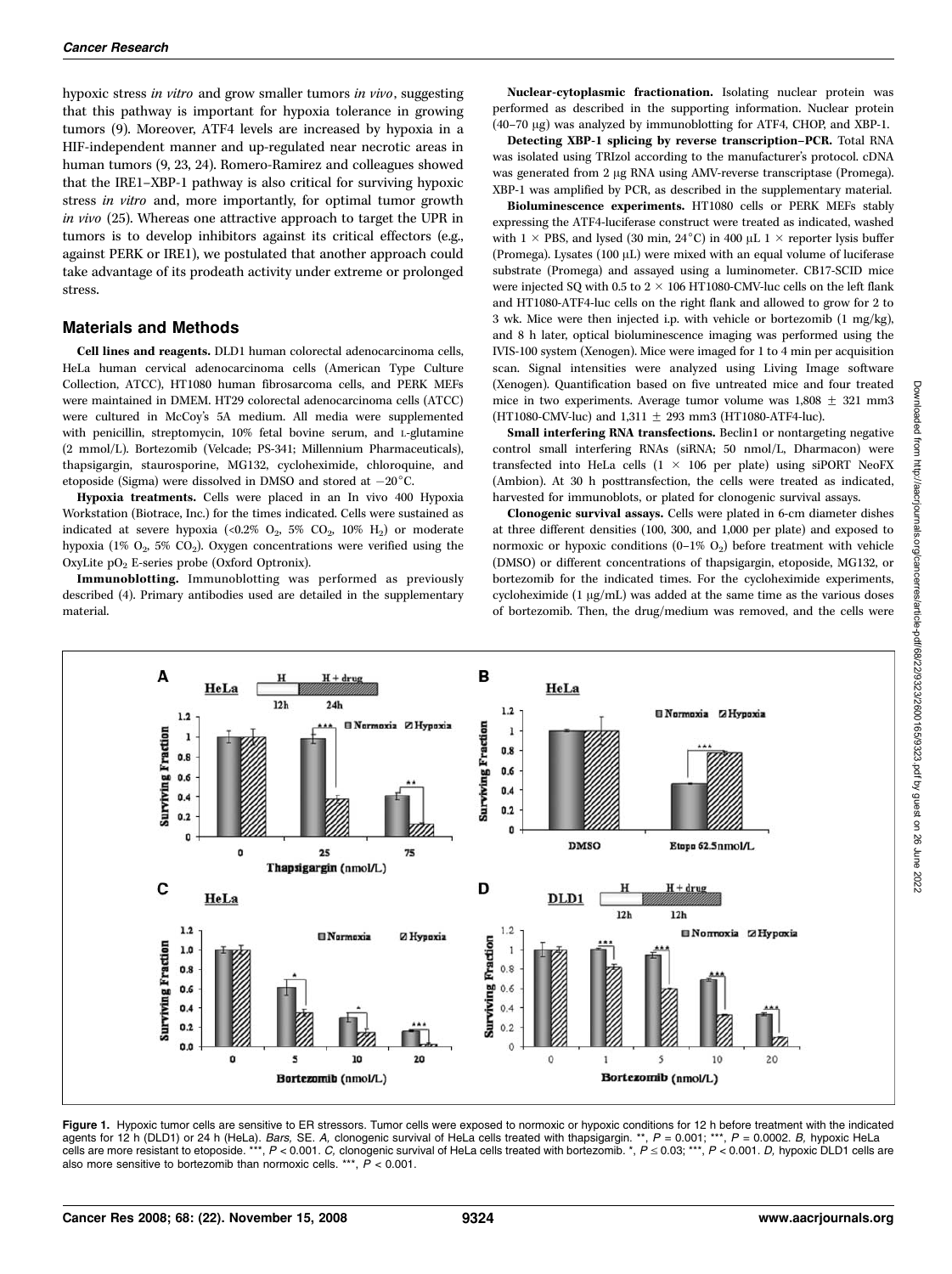

Figure 2. Bortezomib enhances UPR signaling under normoxia and hypoxia. A, ATF4 levels in HeLa cells exposed to normoxic or hypoxic conditions for 2 h before 1 and the treatment with DMSO or bortezomib for 6 h. Thapsigargi treatment with DMSO or bortezomib for 6 h. Thapsigargin (TH; 1 μmol/L, 4 h) was used as a positive control. CHOP levels in HeLa cells exposed to hypoxia 6 h<br>before treatment with DMSO or bortezomib for 12 h. Thapsigargin immunoblotted for ATF4 and CHOP; lamin A/C (loading control). B, active XBP-1 protein (XBP-1<sub>376aa</sub>) was induced in HeLa cells exposed to normoxia or hypoxia for 6 h before treatment with DMSO or bortezomib for 18 h. Thapsigargin (1 µmol/L, 12 h) was used as a control. Nuclear protein was isolated and immunoblotted for XBP-1; lamin A/C (loading control). C. HT1080-ATF4-Luc cells were treated with DMSO or bortezomib, and luminescence was measured 8 h later. D. left, mice with HT1080-CMV-Luc tumors on the left flank and HT1080-ATF4-Luc tumors on the right flank were given i.p. injections of the vehicle or bortezomib (1 mg/kg) and imaged for optical bioluminescence 8 h later. Right, quantitation of in vivo bioluminescence of mice (left). Results are normalized to CMV-luc activity in untreated (vehicleinjected) animals.

rinsed with  $1 \times$  PBS and allowed to incubate in fresh medium under normal conditions for 7 to 14 d. Platings were performed in triplicate. After incubation, cells were fixed with 10% methanol–10% acetic acid and stained with a 0.4% solution of crystal violet. Colonies with >50 cells were counted. Plating efficiencies were determined for each treatment and normalized to controls. Error bars represent SE.

Analysis of autophagy and necrosis. Acridine orange staining and electron microscopy for analysis of autophagy and lactate dehydrogenase (LDH) detection assay and HMGB1 isolation for analysis of necrosis were performed, as described in the supplementary material.

 $GFP-LC3$  transfections. HeLa cells were transfected with 0.4  $\mu$ g pcDNA3.1/GFP-LC3 plasmid using Lipofectamine LTX and PLUS reagent (Invitrogen), and at 24 h posttransfection, cells were treated for 4 h with DMSO, bortezomib, or chloroquine under normoxic or hypoxic conditions. The cells were stained with Hoechst 33342 (1:1,000, 5 min, room temperature), rinsed with  $1 \times$  PBS, fixed using 4% paraformaldehyde (15 min, room temperature), and mounted on glass slides with hardening gel. Images were obtained using a Nikon epifluorescence microscope at  $60\times$  magnification.

#### Results

Hypoxia sensitizes human tumor cells to the ER stressor thapsigargin. Tumor hypoxia increases cellular resistance to various chemotherapeutic agents (1).We hypothesized that hypoxic cells would be hypersensitive to agents that induce ER stress. To test this, we compared the cytotoxic effects of thapsigargin, a pharmacologic inhibitor of the SERCA pump, on normoxic and hypoxic tumor cells. As shown in Fig. 1A, HeLa cells preexposed to hypoxia (<0.2%  $O_2$ ) were significantly more sensitive to low doses of thapsigargin compared with normoxic cells. In contrast, etoposide, a genotoxic chemotherapeutic agent, was less effective in killing tumor cells under hypoxia (Fig. 1B). The preferential sensitivity to thapsigargin was also evident under more moderate hypoxic conditions (1%  $O_2$ ; Supplementary Fig. S1A). This response was not cell type–specific, as hypoxic HT29 colorectal cells were also more sensitive to thapsigargin compared with their normoxic counterparts (data not shown). These results suggested that hypoxic tumor cells are preferentially sensitive to pharmacologic ER stressors.

Hypoxic tumor cells are preferentially sensitive to the proteasome inhibitor bortezomib. Although a potent UPR activator, thapsigargin has a narrow therapeutic window because it is also highly toxic toward normal, untransformed cells (26). Therefore, its clinical potential is limited. Conversely, the dipeptide boronic acid proteasome inhibitor bortezomib (PS-341; Velcade), which was shown to induce ER stress in human tumor cells, is in clinical use (14, 16–19). Whereas Veschini and colleagues reported that endothelial cells (human umbilical vascular endothelial cells) are sensitive to bortezomib (27), its toxicity toward hypoxic tumor cells has not been examined. Low nanomolar concentrations of bortezomib induced the accumulation of ubiquitinated proteins under both normoxia and hypoxia, indicating that bortezomib inhibited 26S proteasome activity to the same extent (Supplementary Fig. S1C). Similar to the results obtained with thapsigargin,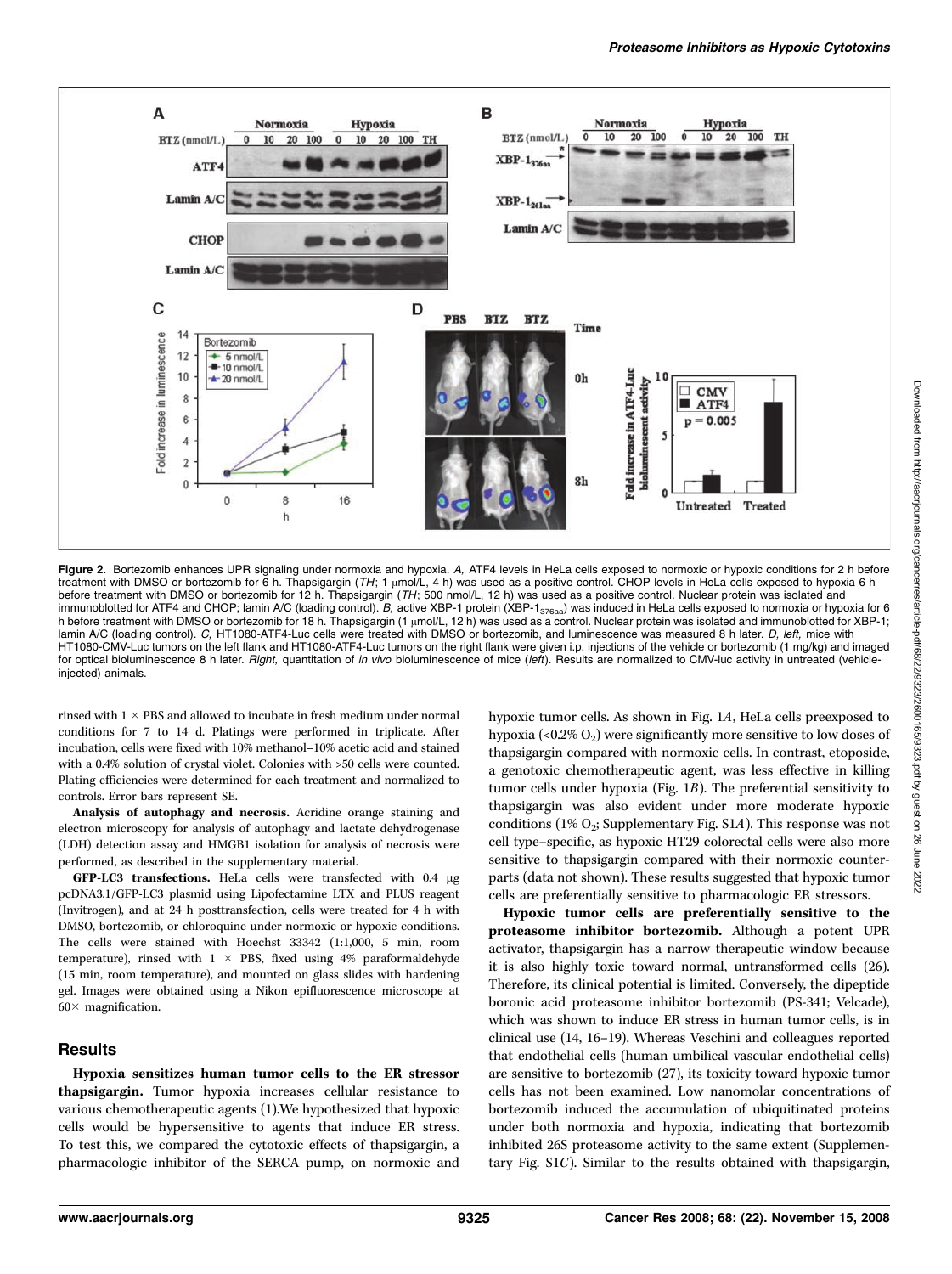hypoxic HeLa cells were significantly more sensitive to bortezomib compared with normoxic cells (Fig. 1C and Supplementary Fig. S1B). A similar response was seen in DLD1 colorectal carcinoma cells treated with bortezomib (Fig. 1D and Supplementary Fig. S1B). Moreover, hypoxic DLD1 cells were also hypersensitive to another proteasome inhibitor, MG132, compared with normoxic cells (Supplementary Fig. S1D), indicating that this increased sensitivity was not due to nonspecific effects of bortezomib. These results show that hypoxic tumor cells are more sensitive to proteasome inhibition and suggest that the enhanced cytotoxicity may be due to the overactivation of ER stress– dependent pathways.

UPR signaling is enhanced in hypoxic tumor cells treated with bortezomib. Although it has been reported that bortezomib can induce the UPR in solid tumor cell lines (17–19), other studies have shown that it compromised UPR activation in myeloma cells (16). To assess the effect of hypoxia and bortezomib on the UPR, we analyzed the induction of UPR targets ATF4, CHOP, and XBP-1. Under normoxic conditions, bortezomib induced eIF2 $\alpha$  phosphorylation in a dose-dependent manner (Supplementary Fig. S2A). Hypoxia alone induced eIF2 $\alpha$  phosphorylation, and although this phosphorylation was not enhanced with bortezomib, the levels of the downstream targets ATF4 and CHOP, which accumulate in an  $eIF2\alpha$  phosphorylation–dependent manner, were enhanced with the combined treatment (Fig. 2A). Thapsigargin treatment also induced a robust accumulation of ATF4 and CHOP. A higher concentration of thapsigargin was used compared with treatment in the clonogenic assay experiments (Fig. 1), because the duration of the treatments here was substantially shorter and we wanted to



Figure 3. Ameliorating ER stress with cycloheximide (CHX) reverses the enhanced cytotoxic activity of bortezomib toward hypoxic tumor cells. A, unspliced XBP-1 $_U$  (473 bp) and spliced XBP-1 $_S$  (447 bp) mRNA detected by RT-PCR on RNA from HeLa cells exposed to normoxia or hypoxia for 6 h before treatment with DMSO, bortezomib, and cycloheximide (1  $\mu$ g/mL) for 18 h. Thapsigargin (250 nmol/L, 8 h) was used as a control; glyceraldehyde-3 phosphate dehydrogenase (GAPDH) was used as a loading control. B, clonogenic survival of HeLa cells exposed to normoxic or hypoxic conditions for 12 h before treatment with DMSO, bortezomib, and cycloheximide (1  $\mu$ g/mL) for 24 h. Experiments were performed in triplicate; bars, SE.



Figure 4. Bortezomib induces apoptotic cell death in hypoxic DLD1 but not in HeLa cells. A, DLD1 cells were exposed to normoxic or hypoxic conditions for 12 h before treatment with DMSO or bortezomib for 24 h. Immunoblotting was performed using antibodies specific for cleaved PARP and  $\beta$ -actin (loading control). B, HeLa cells were exposed to normoxic or hypoxic conditions for 12 h before treatment with DMSO or bortezomib for 24 h. Staurosporine (STS; 1 umol/L, 4 h) was used as a control. Immunoblotting was performed using antibodies specific for cleaved caspase-3, cleaved PARP, and  $\beta$ -actin (loading control).

avoid any toxicity by this agent. Whereas the reason for the maximal induction of eIF2 $\alpha$  phosphorylation by the combined stress is unclear, it is likely due to the activation of the GADD34- PP1 negative feedback loop responsible for dephosphorylating eIF2 $\alpha$ , which may limit further phosphorylation of eIF2 $\alpha$  (28, 29).

To assess the activity of the IRE1-dependent UPR pathway under these conditions, we examined XBP-1 mRNA splicing and the accumulation of the active XBP-1 protein. Bortezomib alone led to an accumulation of the spliced XBP-1 mRNA in a dose-dependent manner, as detected by reverse transcription–PCR (RT-PCR; Supplementary Fig. S2B-C). XBP-1 mRNA splicing was induced by hypoxia alone; however, the amount of spliced XBP-1 mRNA was not further enhanced by the addition of bortezomib, indicating a binary "on-off" rather than a graded response to hypoxia.

The spliced mRNA encodes for the larger functional XBP-1 (XBP- $1_{376a}$ ) transcription factor, which can be distinguished from the nonfunctional protein  $(XBP-1_{261aa})$  encoded by the unprocessed XBP-1 mRNA by their difference in electrophoretic mobilities (10). In HeLa cells treated with bortezomib under normoxic conditions, only at the higher doses were both forms of XBP-1 protein detected (Fig.  $2B$ ). The accumulation of the XBP- $1_{261aa}$  protein in the presence of bortezomib suggests that this form was stabilized in the absence of a functional proteasome. Hypoxia alone induced the expression of XBP- $1_{376a}$ , which was further enhanced by bortezomib, suggesting that all available spliced XBP-1 mRNAs being processed are translated into active transcription factor. Altogether, these results show that bortezomib hyperactivates both the PERK and IRE1 arms of the UPR in hypoxic tumor cells.

Bortezomib treatment increases UPR reporter gene activity in vitro and in vivo. We further examined the effects of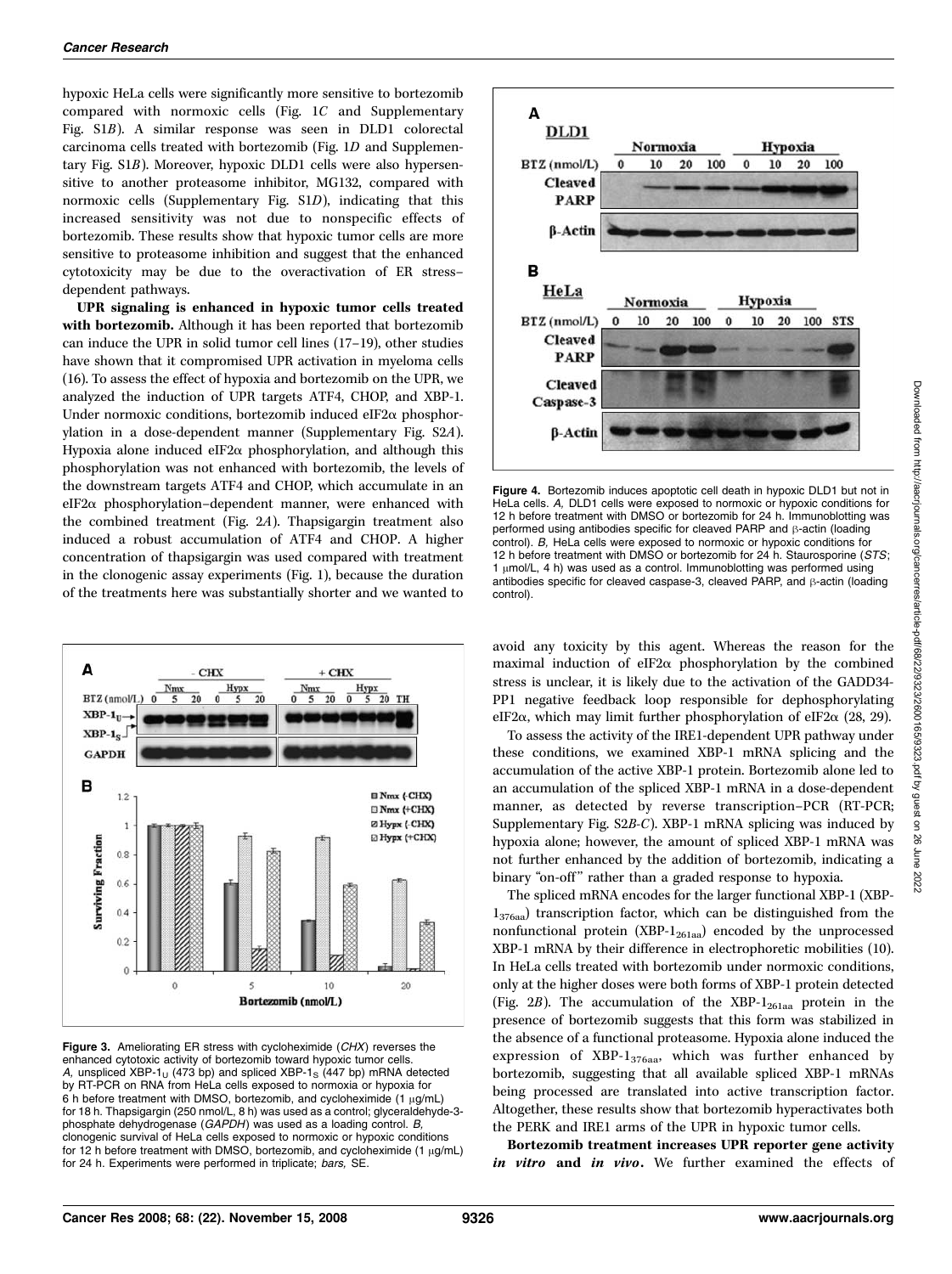bortezomib using an ATF4-luciferase reporter in vitro and in vivo. HT1080 fibrosarcoma cells were stably transfected with a luciferase reporter gene fused to the 5'-untranslated region of ATF4, which confers translational up-regulation to any 5'-fused heterologous reporter gene under conditions of ER stress in a PERK-dependent manner (Supplementary Fig. S3). Bortezomib induced a dosedependent and time-dependent increase in ATF4-luciferase reporter activity (Fig. 2C). We also tested whether bortezomib could activate the reporter in an in vivo tumor model by using the ATF4 luciferase expressing HT1080 cells to grow tumor xenografts in nude mice. All tumors exhibited a basal level of ATF4-luciferase reporter activity, likely reflecting activation by ER stress produced by the tumor microenvironment. However, the tumors treated with bortezomib showed an increase in bioluminescence after 8 hours compared with the vehicle-treated tumors (Fig. 2D), demonstrating that bortezomib enhanced the ATF4-luciferase reporter activity in vivo. These results suggest that bortezomib can further increase the levels of ER stress produced by the tumor microenvironment.

Ameliorating ER stress protects hypoxic tumor cells from bortezomib. The results, thus far, suggested that the enhanced cytotoxicity produced by the combination of hypoxia and bortezomib induced levels of ER stress incompatible with tumor cell survival. Therefore, we hypothesized that amelioration of ER protein load should reduce the cytotoxicity of the combined treatment. We examined the effects of cycloheximide, previously shown to decrease ER stress by reducing the overall levels of client proteins in the ER (30), on XBP-1 mRNA splicing under the combined treatment. Cycloheximide blocked IRE1-dependent XBP-1 splicing in HeLa cells by both individual treatments, as well as their combination (Fig. 3A). More importantly, cycloheximide significantly reduced the cytotoxic effect of bortezomib in HeLa

cells (Fig. 3B). This effect was more pronounced under hypoxic conditions, indicating the overall amount of ER stress produced by the combination of limited oxygen availability and proteasome inhibition led to increased lethality to tumor cells.

To further examine the role of increased ER stress in the enhanced sensitivity of tumor cells to the combined effects of hypoxia and bortezomib, we exposed cells lacking a functional UPR to the combination treatment.  $PERK^{-/-}$  MEFs are more sensitive to ER stressors, including thapsigargin and hypoxia, compared with  $PERK^{+/+}$  MEFs (4, 30, 31).  $PERK^{-/-}$  MEFs were more sensitive to the combination of hypoxia and bortezomib compared with MEFs with wild-type PERK function (Supplementary Fig. S4), indicating that the cytotoxicity of bortezomib to hypoxic cells resulted from the high levels of ER stress generated, being incompatible with cell survival.

Hypoxic tumor cells treated with bortezomib undergo apoptosis and autophagy. To further investigate the mechanism of cell death under hypoxia and bortezomib, we analyzed the expression of apoptotic markers in DLD1 and HeLa cells. In DLD1 cells, bortezomib induced cleavage of poly(ADP-ribose) polymerase (PARP; Fig. 4A) and processing of caspase-4 (Supplementary Fig. S5A), which has been implicated in ER stress–induced apoptosis (32). This activity was enhanced under hypoxia. In HeLa cells, bortezomib induced similar processing of PARP, caspase-3, and caspase-4. Surprisingly, the processing of PARP and caspase-3 in HeLa cells was completely abolished under severe or moderate hypoxia (Fig. 4B and Supplementary Fig. S5B), suggesting that preexposure to hypoxia blocked apoptosis induced by bortezomib downstream of caspase-4 but upstream of caspase-3 and PARP cleavage. This lack of terminal apoptosis was also supported by the fact that bortezomib did not significantly enhance the  $sub-G<sub>1</sub>$ 



**Figure 5.** Bortezomib induces increased autophagy in hypoxic HeLa cells. A, HeLa cells treated 24-h posttransfection with GFP-LC3 were exposed to normoxic or<br>hypoxic conditions with bortezomib for 4 h. Chloroquine (CQ; 10 cells were exposed to normoxic or hypoxic conditions for 6 h before treatment with DMSO or bortezomib for 18 h. EBSS was used as a control. Cells were stained with acridine orange, and red fluorescence was detected by flow analysis. C, HeLa cells were exposed to normoxic or hypoxic conditions for 12 h before treatment with DMSO or bortezomib for 24 h. Chloroquine (10 µmol/L) was present during the last 4 h of treatment. TRAIL (TR; 50 ng/mL, 4 h) was used as a control. Immunoblotting was performed using antibodies specific for cleaved PARP and  $\beta$ -actin (loading control). D, HeLa cells, transfected with siRNA against Beclin1 or a nontargeting control siRNA, were treated 30-h posttransfection as in B. Staurosporine (STS; 1  $\mu$ mol/L, 4 h) was used as a control. Immunoblotting was performed using antibodies specific for Beclin1, cleaved PARP, and  $\beta$ -actin (loading control).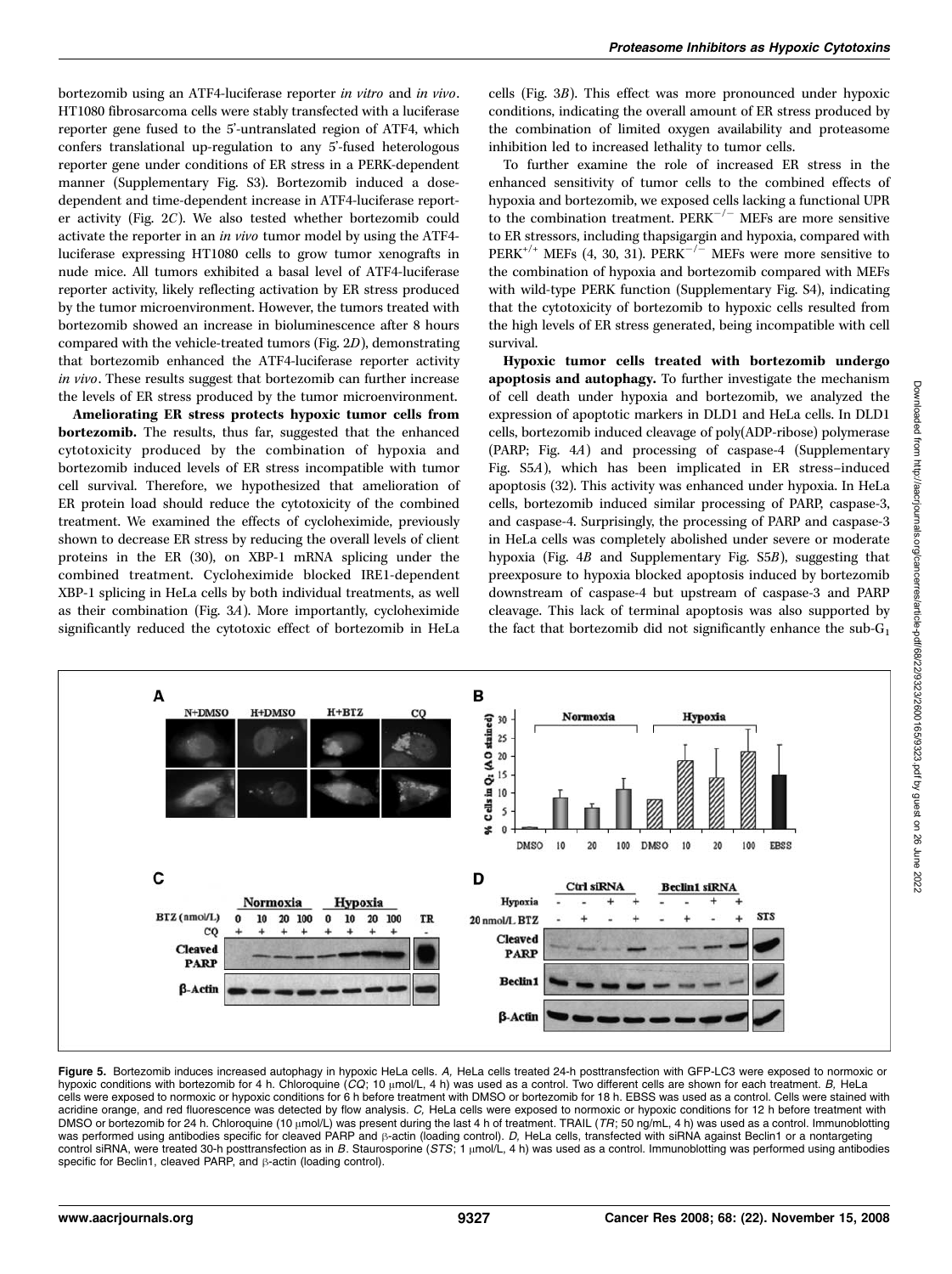population (Supplementary Fig. S5C) in hypoxic HeLa cells. These results suggested that, although the combined effects of hypoxia and bortezomib led to increased cell death in several tumor cell types, the mode of cell death induced by the combined treatment was cell type–dependent.

Previous work in yeast (33, 34) and mammalian cells (35, 36) established that ER stress can activate autophagy, a highly conserved lysosome-dependent mechanism for degrading intracellular constituents. It has been proposed that autophagy, as a prosurvival mechanism under short-term nutrient deprivation, can counteract apoptotic mechanisms and that the inhibition of autophagy makes cells more susceptible to stress-induced apoptosis (37). Interestingly, hypoxic HeLa cells treated with bortezomib had more and larger cytoplasmic vacuoles compared with similarly treated normoxic HeLa cells, suggesting that autophagy was occurring under these conditions (Supplementary Fig. S6A). The LC3-II protein, processed from the phosphatidylethanolamine conjugation of LC3-I, translocates to the autophagosome membrane and is used as a marker of autophagy (38). GFP-LC3 remained mostly cytoplasmic in HeLa cells treated with DMSO or bortezomib alone, whereas it seemed more punctate in hypoxic HeLa cells (Fig. 5A). HeLa cells treated under hypoxia with chloroquine, an agent known to increase the lysosomal pH and allow for LC3-II accumulation, exhibited a strong punctate pattern, indicating that most of the GFP-LC3 was incorporated into autophagosome membranes. A similar pattern of GFP-LC3 was seen in the hypoxic HeLa cells treated with bortezomib. Electron microscopy (Supplementary Fig. S6B) confirmed that the vesicles formed in hypoxic HeLa cells treated with 20 nmol/L bortezomib exhibited the classical double-membrane morphology characteristic of autophagosomes. To quantitate the level of autophagy under these conditions, we analyzed the intensity of acridine orange staining in normoxic and hypoxic HeLa cells treated with bortezomib. Whereas bortezomib alone increased the intensity of

acridine orange staining, the levels under hypoxia were further enhanced with bortezomib (Fig. 5B).

To test if HeLa cells activate autophagy as a survival response under low oxygen and proteasome inhibition, we blocked autophagy with pharmacologic and genetic ablation. HeLa cells treated during the last 4 hours of bortezomib treatment with chloroquine, which inhibits the progression of autophagy (39), led to increased levels of cleaved PARP in hypoxic cells (Fig. 5C), indicating that blocking autophagy under the combined treatment led to enhanced apoptosis. Knockdown of Beclin1, an important regulator of autophagy (40), by siRNA in hypoxic HeLa cells treated with bortezomib, resulted in increased PARP cleavage (Fig. 5D). However, overall clonogenic survival was not substantially altered (Supplementary Fig. S6C), suggesting that hypoxic HeLa cells activated autophagy as an adaptive response that initially blocked bortezomib-induced apoptosis but did not ultimately prevent cell death.

Hypoxic HeLa cells treated with bortezomib undergo necrosis. Previous works suggested that necrosis, yet another form of cell death, may be triggered by metabolic stress under conditions of defective apoptosis or prolonged autophagy (37). Therefore, we analyzed the extracellular activity of LDH and levels of HMGB1, two markers of necrosis. LDH, a cytoplasmic enzyme, and HMGB1, a chromatin-binding protein, are released into the extracellular space under conditions that compromise the integrity of the plasma membrane (41). Although there was very low LDH activity detected in the media of HeLa cells treated with bortezomib under normoxic conditions, it was increased in bortezomib-treated hypoxic cells (Fig. 6A). Furthermore, bortezomib enhanced the levels of HMGB1 in the extracellular media of hypoxic HeLa cells compared with normoxic cells (Fig. 6B), suggesting that the increase in HeLa cell lethality induced by the combination of bortezomib and hypoxia correlated with enhanced necrosis.



Figure 6. Hypoxic HeLa cells treated with bortezomib undergo necrotic death. A, HeLa cells were exposed to normoxic or hypoxic conditions for 12 h before treatment with DMSO or bortezomib for 24 h. LDH activity was assayed in media off each sample at the indicated doses. Bars, SE. B, protein was isolated from the media off HeLa cells treated as in A. Freeze/<br>thawed HeLa cells (FT) were used as a thawed HeLa cells (FT) were used as a control. Immunoblotting was performed using an antibody specific for HMGB1; the Ponceau-stained membrane is shown as a loading control. C, model describing the lethal effects of the combination of hypoxia and the proteasome inhibitor bortezomib in DLD1 cells (top) or HeLa cells (bottom). See Discussion for more details.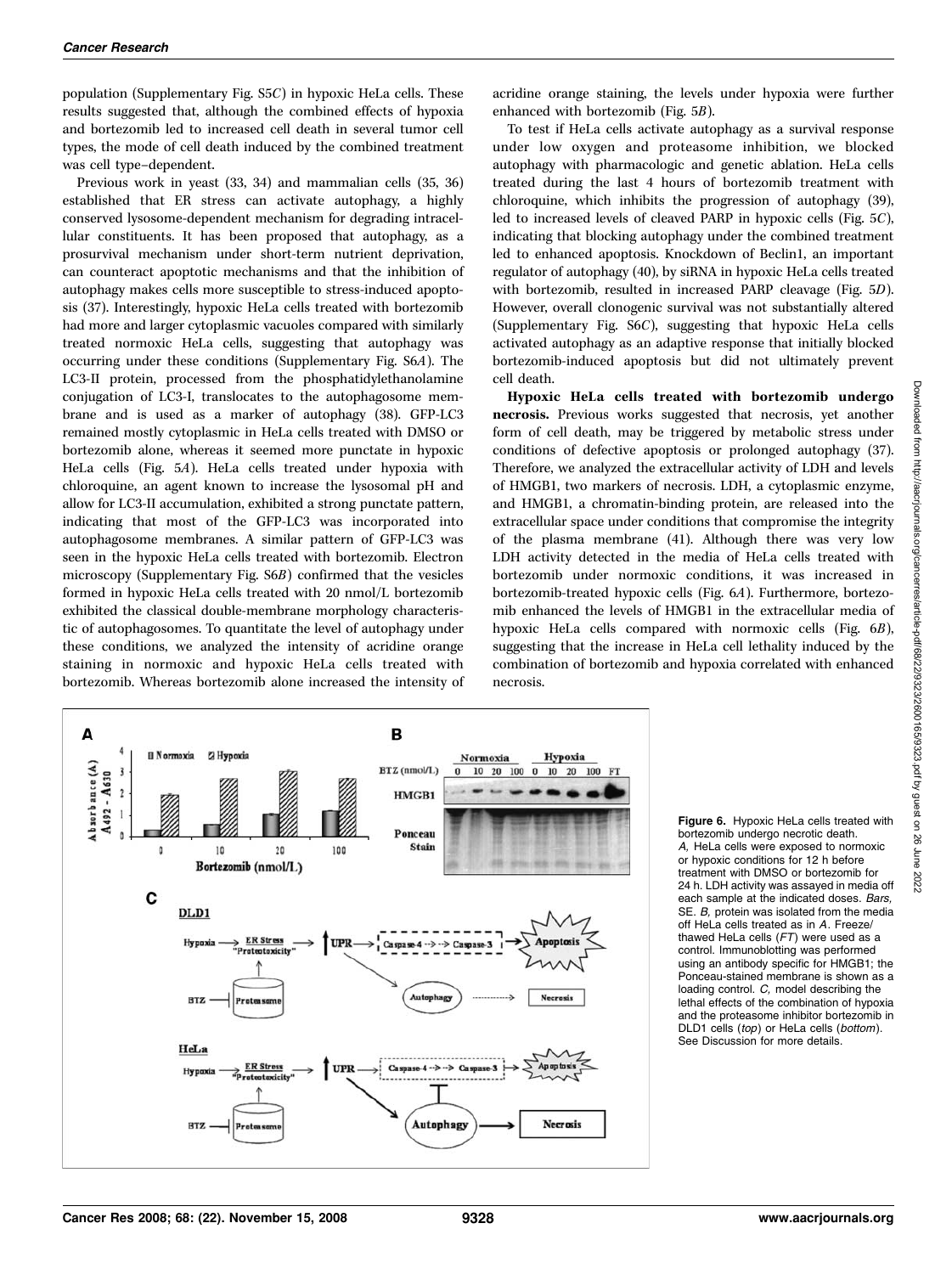## **Discussion**

We have investigated the effects of combining ER stressors with the physiologic stress of hypoxia on tumor cells. Although we found that hypoxia and bortezomib individually induce ER stress by allowing unfolded proteins to accumulate in the ER, combining these stresses together enhances UPR activity and cytototoxicity against solid tumor cells. Importantly, reducing the protein burden on the ER with cycloheximide alleviates not only UPR signaling but also the cytotoxicity of either stress alone and in combination, suggesting that the severe toxicity of hypoxia and bortezomib combined is induced by the increased amount of ER stress generated. Interestingly, the mechanism of clonogenic cell death is different in the two tumor cell types tested. In DLD1 cells, the ER stress generated by hypoxia and bortezomib induced significant ER-dependent apoptosis (Fig. 6C, top). However, HeLa cells responded to the combined treatment by robust activation of autophagy, which blocked apoptosis and eventually led to necrotic cell death (Fig. 6C, bottom). It is possible that some tumor cells, like DLD1, either have a lower apoptotic threshold or have more rapid kinetics of apoptosis, compared with cells like HeLa, in which the combined treatment leads to autophagy.

Whereas several studies have now established that proteasome inhibitors activate UPR, there are reports suggesting that they may compromise UPR signaling. Lee and colleagues reported the sensitivity of myeloma cells to proteasome inhibition was in part due to disrupted IRE1-mediated signaling (16). Similarly, MG132 did not appreciably activate IRE1 or ATF6 in MEFs but led to  $GCN2$ -dependent eIF2 $\alpha$  phosphorylation and reduced rates of translation (42). Our results show that solid tumor cells, treated with bortezomib under normoxic and hypoxic conditions, upregulated the PERK and IRE-dependent arms of the UPR (Fig. 2). These apparent differences likely reflect variations in the UPR pathways in the cell types used (e.g., multiple myeloma versus cervical or colorectal carcinoma) or the treatment durations and doses of the proteasome inhibitors. In our study, we examined the effects of bortezomib at low physiologic doses, which have been reported to exist in the plasma of bortezomib-treated patients. Interestingly, in agreement with the report by Lee and colleagues, we also observed up-regulation of unspliced XBP-1 protein by bortezomib treatment, which could inhibit spliced XBP-1 (16). However, under hypoxic conditions, XBP-1 splicing was complete and no accumulation of the smaller XBP-1 protein was evident, suggesting that the combination of bortezomib and hypoxia led to UPR overactivation.

Autophagy can provide a survival advantage for tumor cells in regions of metabolic stress, such as in the hypoxic tumor microenvironment (37, 43). Because autophagy is generally viewed as a prosurvival mechanism and an impediment to chemotherapy, our findings suggest that it may be possible to overcome this prosurvival pathway induced by hypoxia and ''push'' hypoxic tumor cells into necrosis by overactivating ER stress–dependent mechanisms. It will be interesting to test the combined effects of bortezomib and autophagy inhibitors like chloroquine in vivo, which we predict will show even greater cytotoxicity toward hypoxic tumor cells.

The precise mechanism of hypoxia-induced, ER-dependent cell death is still unknown. One potential player may be the proapoptotic protein CHOP. In agreement with other reports (18, 19), CHOP was induced by bortezomib, hypoxia, and the combined treatment. However, markers of terminal apoptosis were not detected in HeLa cells under the combination treatment, even in the presence of CHOP, suggesting that autophagy may also be

able to block the prodeath functions of CHOP. Caspase-4 is also activated by the IRE1-TRAF2-ASK1 complex, which is induced upon ER stress (44). Indeed, others have reported that bortezomib can induce phosphorylation of c-Jun-NH<sub>2</sub>-kinase (18), which is also involved in proteasome inhibition–induced autophagy and important for tumor cell survival after ER stress (36, 45). Although our results point to enhanced ER stress–induced events in tumor cells under the combined stresses of hypoxia and proteasome inhibition, we cannot exclude the possibility that other non–ERdependent pathways may also be involved. For example, some of cytotoxic effects of bortezomib toward hypoxic tumor cells could be due to the inhibition of nuclear factor- $\kappa$ B via I $\kappa$ B stabilization (15). However, our findings that thapsigargin, an ER stressor with a different mode of action from proteasome inhibitors, exhibits similarly preferential cytotoxicity toward hypoxic tumor cells supports the notion that the combined cytotoxicity occurs through an ER stress–dependent mechanism.

A recent report by Shin and colleagues indicates that bortezomib, despite increasing HIF-1 $\alpha$  levels, actually inhibited HIF-1 $\alpha$  transcriptional activity by enhancing the interaction with the factorinhibiting HIF (46). These findings suggest that the inhibitory effects of bortezomib on angiogenesis and increased cell death may involve the inhibition of HIF-1 $\alpha$  activity. Although we cannot rule out a role for HIF-1 $\alpha$  inhibition in increasing bortezomib-induced lethality toward hypoxic tumor cells, it is unlikely that this mechanism plays a significant role in this response for the following reasons. First, as mentioned earlier, UPR activation under hypoxia was found to occur independently of HIF-1 $\alpha$  status, as HIF-1 $\alpha^{-/-}$ MEFs exhibited similar levels of eIF2 $\alpha$  phosphorylation as HIF-1 $\alpha^{+/+}$ MEFs (4). Second, thapsigargin, an ER stressor that does not inhibit HIF-1 $\alpha$  levels or activity, shows a similar synergy with hypoxia as bortezomib. Third, it has been shown that  $HIF-I\alpha$  plays little, if any, role in promoting epithelial cell survival under stringent hypoxic conditions. The fact that thapsigargin causes ER stress by a different mechanism than bortezomib and also preferentially kills hypoxic tumor cells argues against a HIF-mediated role in this response, at least in the epithelial cell lines tested.

Currently, tumor hypoxia represents a significant clinical problem. However, the reliance of hypoxic tumor cells on a functional UPR may provide a unique therapeutic opportunity. Indeed, the concept of hypoxia-selective cytotoxicity has received significant attention, and one such hypoxia-selective agent, tirapazamine, is in late-phase clinical trials (1). One approach to target the UPR in tumors is to develop inhibitors that would compromise UPR signaling via PERK, IRE1, or molecular chaperones like GRP78/BiP (47, 48), and screening of small molecule libraries is under way by several groups.<sup>4</sup> Our findings suggest a second approach for targeting the UPR in hypoxic tumor cells, which relies on a clinically used agent to hyperactivate the UPR in hypoxic cells. As only a fraction of a patient's tumor is hypoxic at any given time, administering low doses of an ER stressor, such as bortezomib, is unlikely to eradicate the bulk of the tumor and provide efficient tumor control. However, we propose that the significance of our findings lie in the opportunity to incorporate bortezomib with other modalities like radiotherapy and chemotherapy, which preferentially target normoxic tumor cells with the expectation that killing the hypoxic cells will allow for more effective tumor control and longer overall patient survival.

<sup>4</sup> A.C. Koong et al., unpublished results.